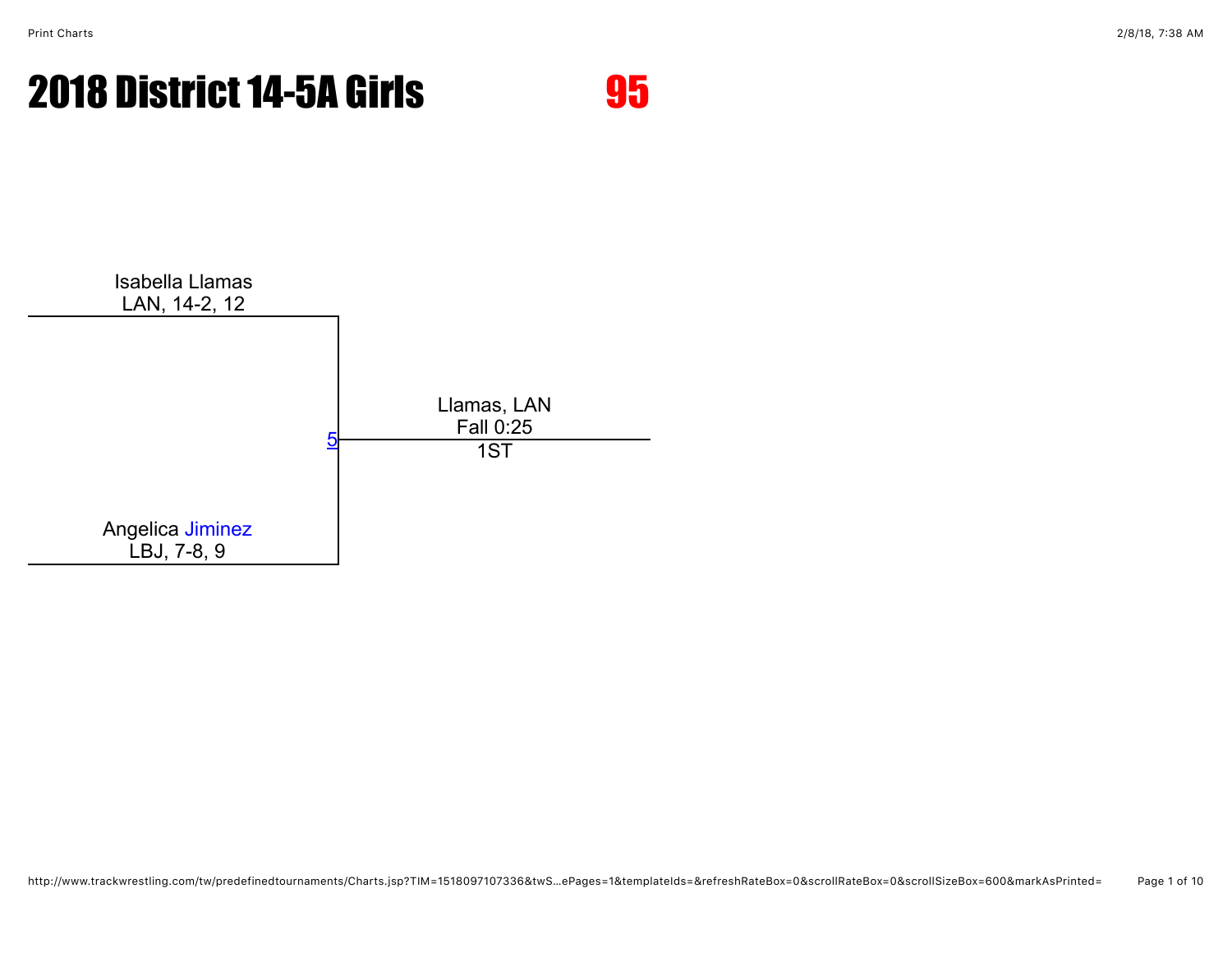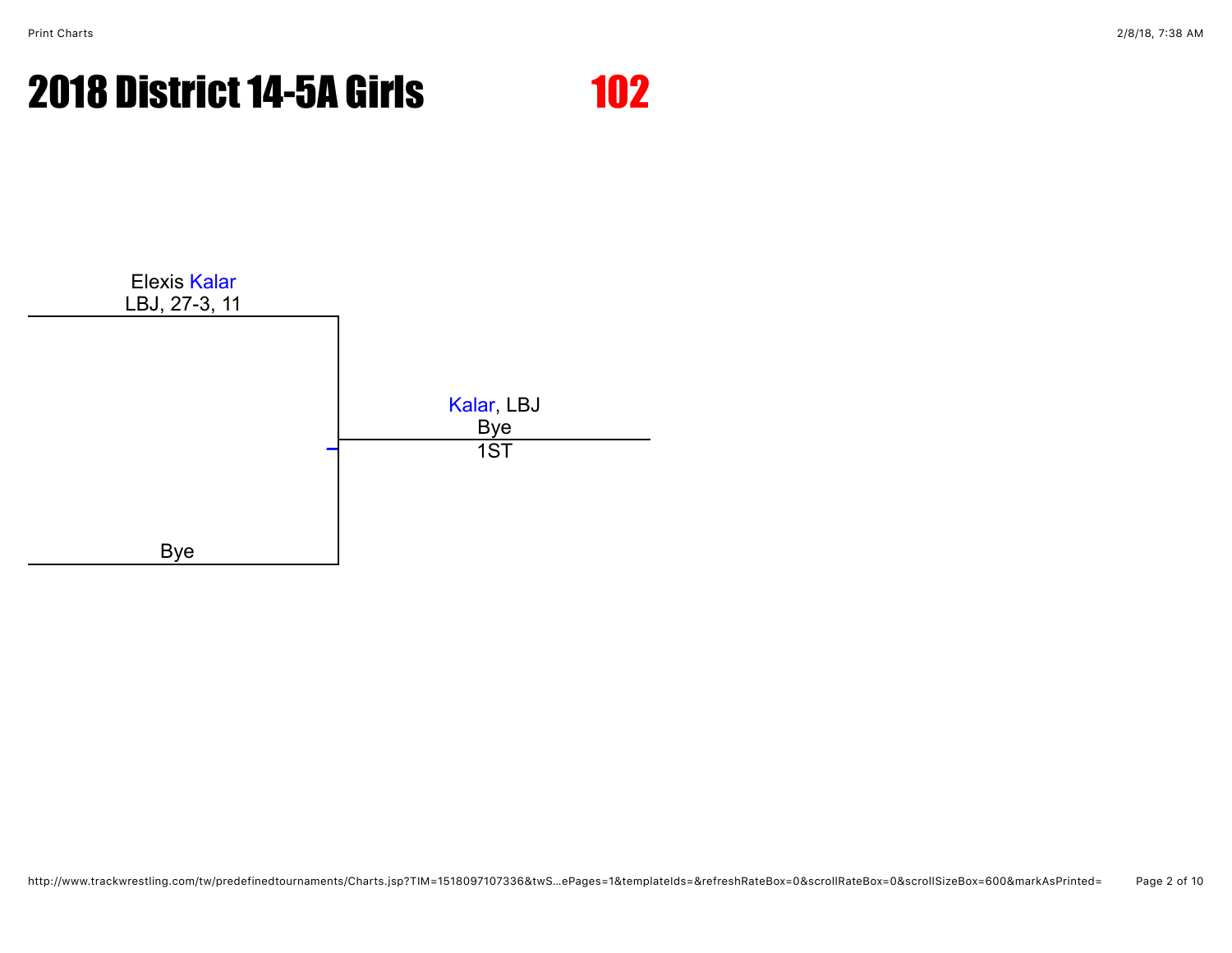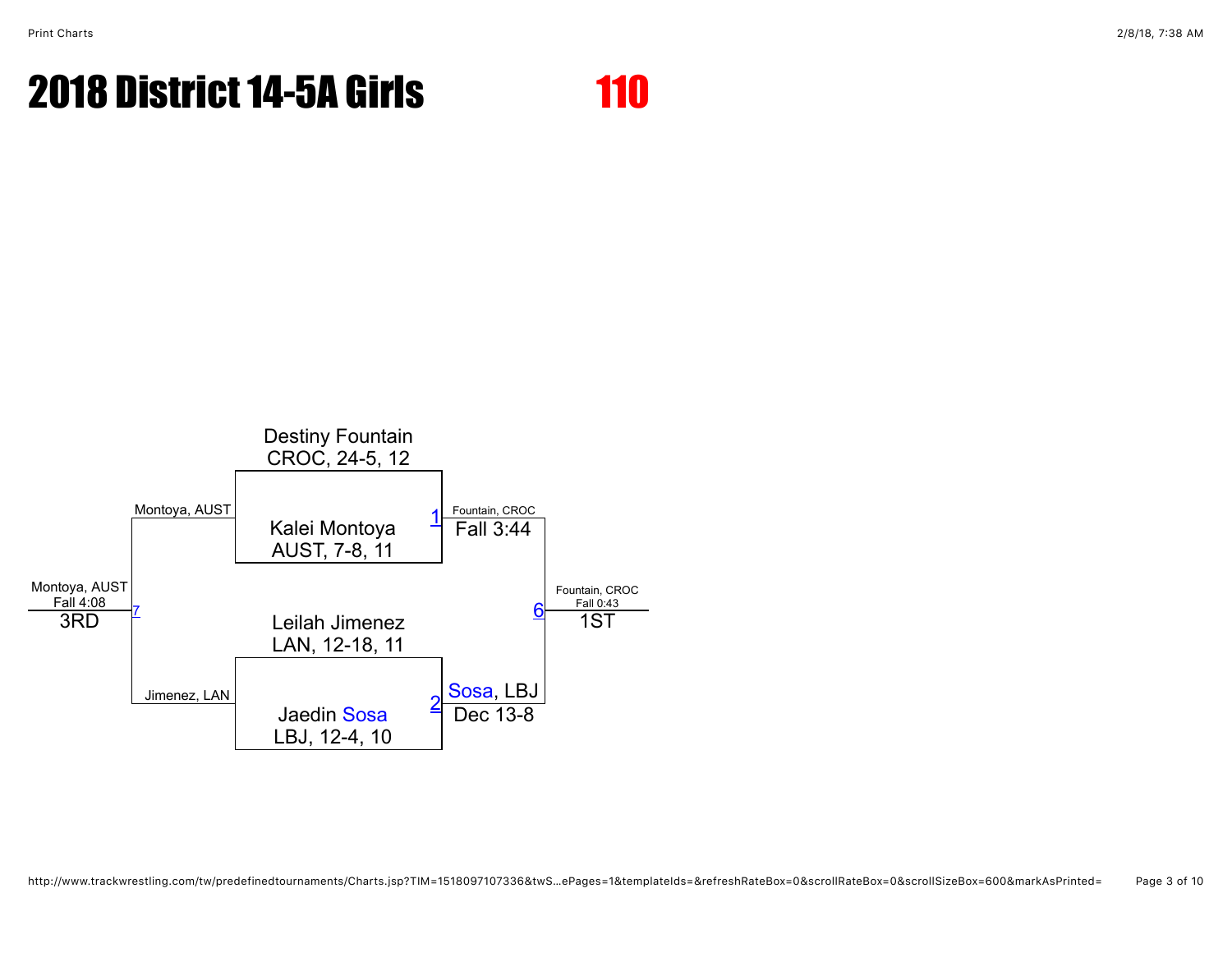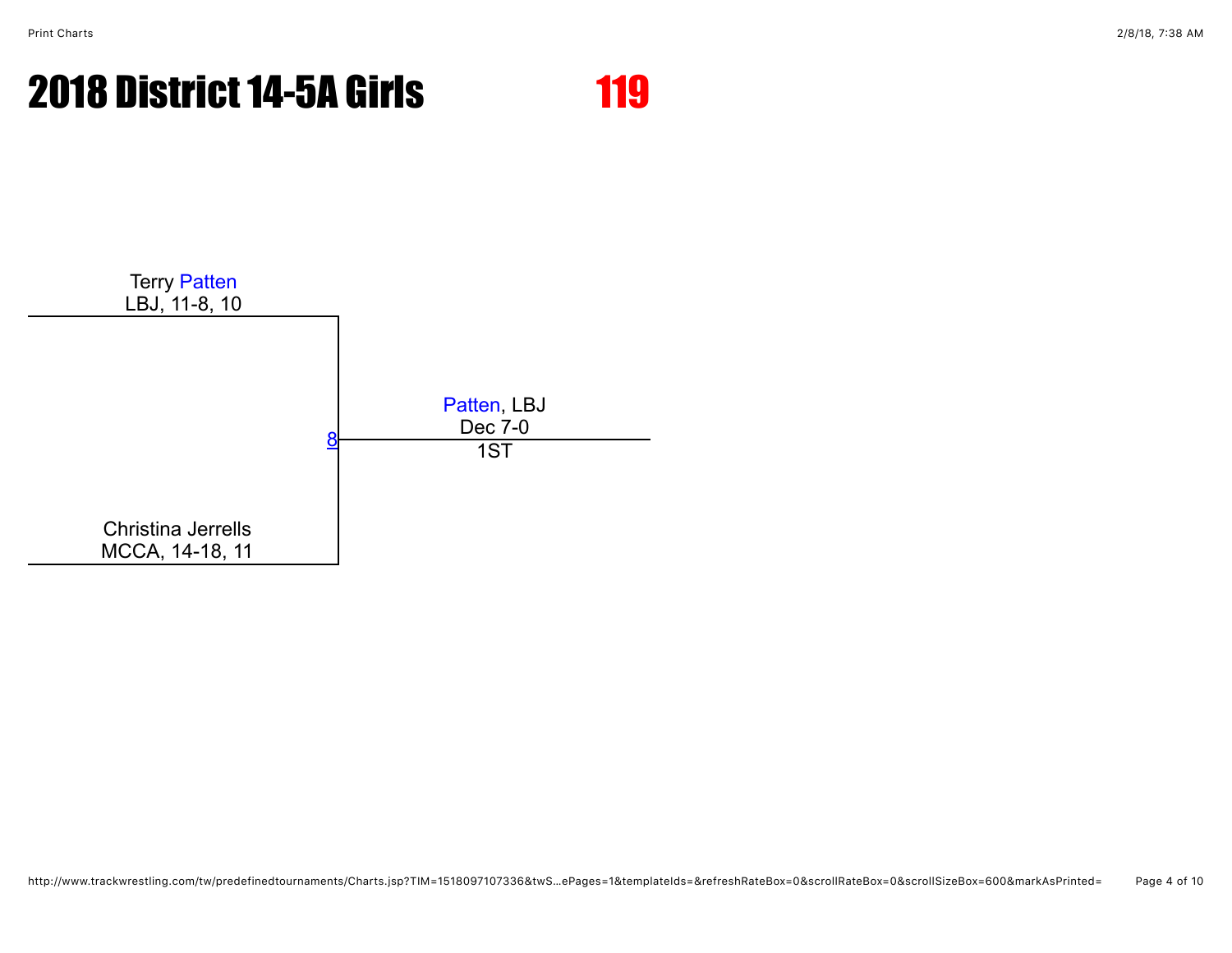

http://www.trackwrestling.com/tw/predefinedtournaments/Charts.jsp?TIM=1518097107336&twS…ePages=1&templateIds=&refreshRateBox=0&scrollRateBox=0&scrollSizeBox=600&markAsPrinted= Page 5 of 10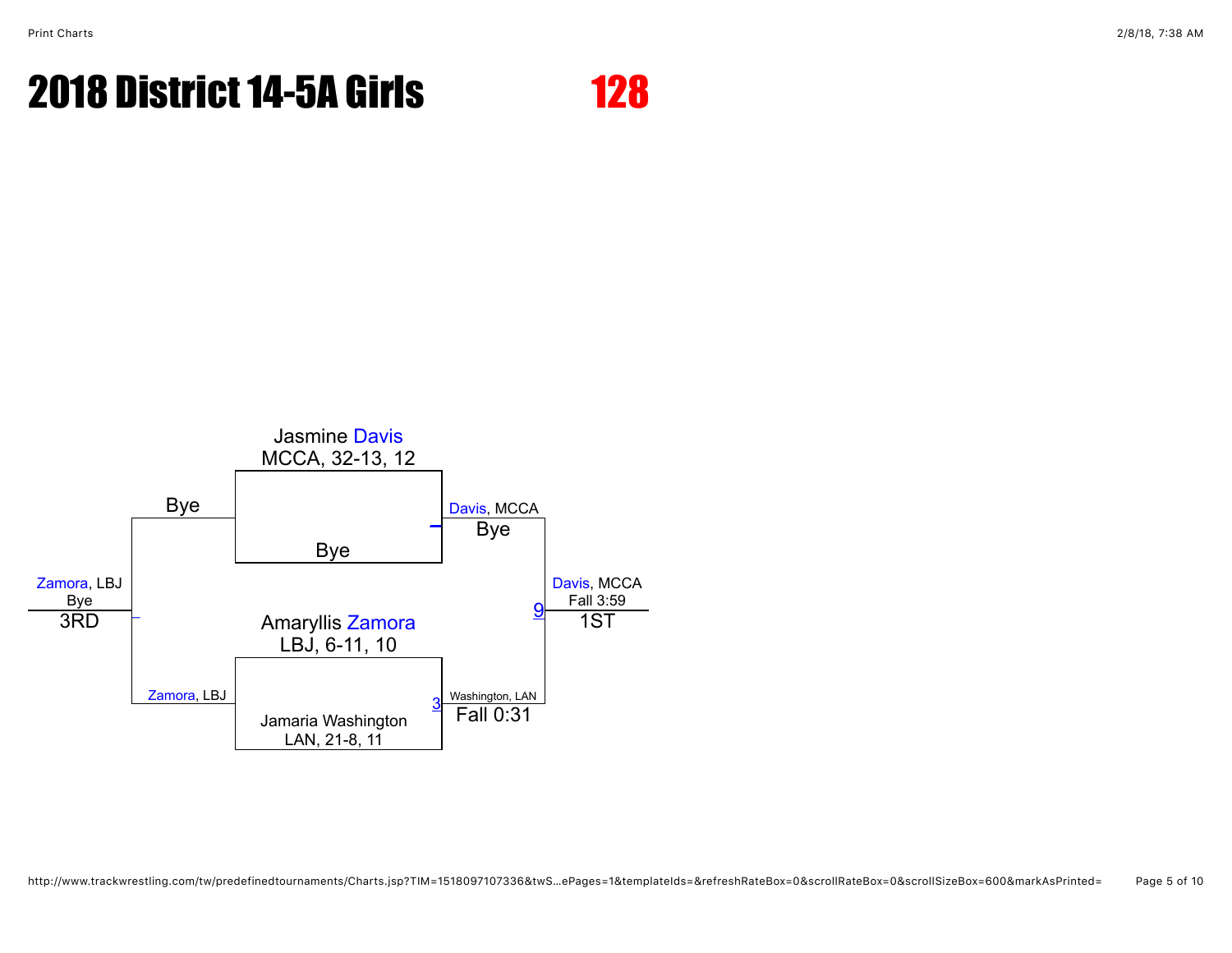

http://www.trackwrestling.com/tw/predefinedtournaments/Charts.jsp?TIM=1518097107336&twS…ePages=1&templateIds=&refreshRateBox=0&scrollRateBox=0&scrollSizeBox=600&markAsPrinted= Page 6 of 10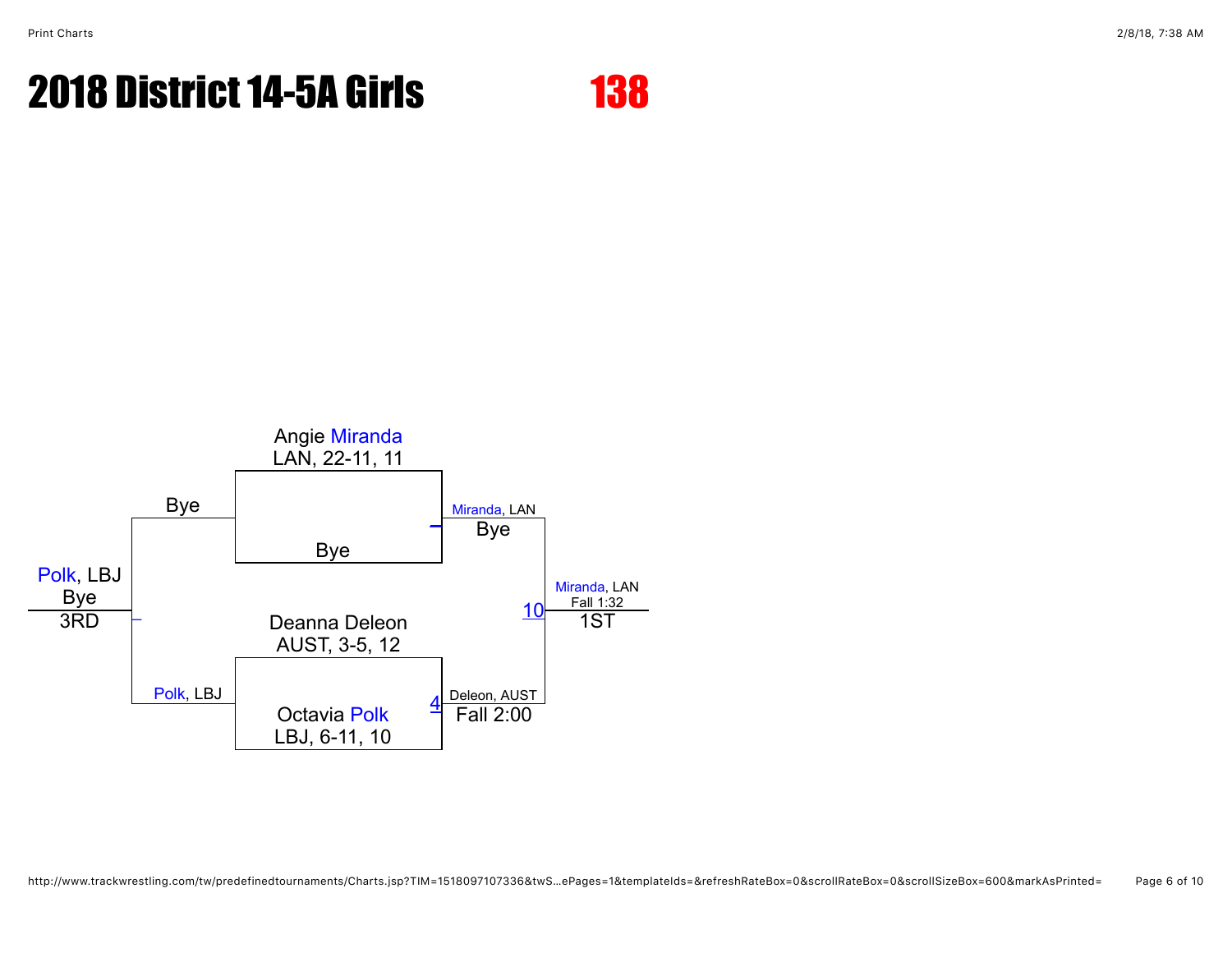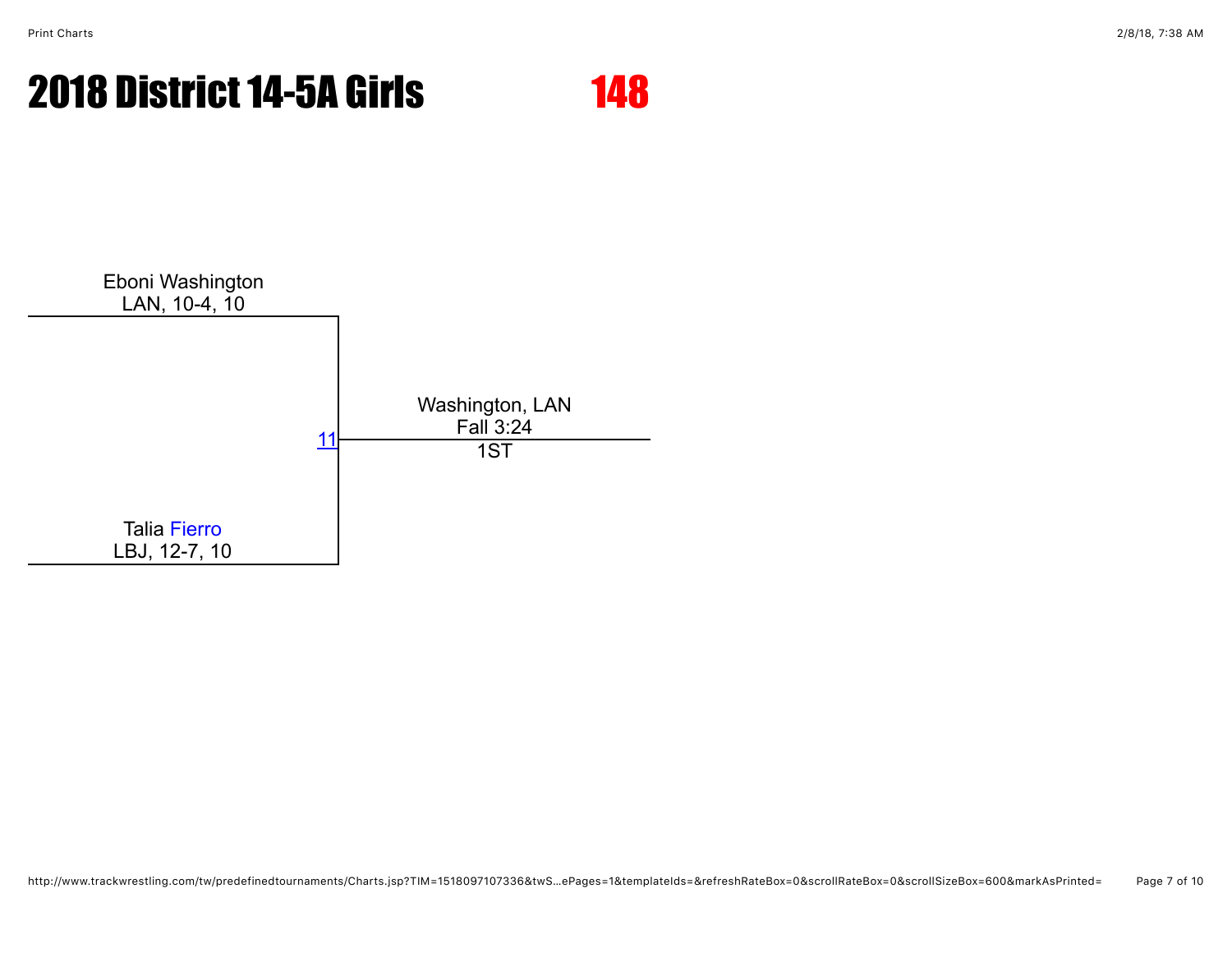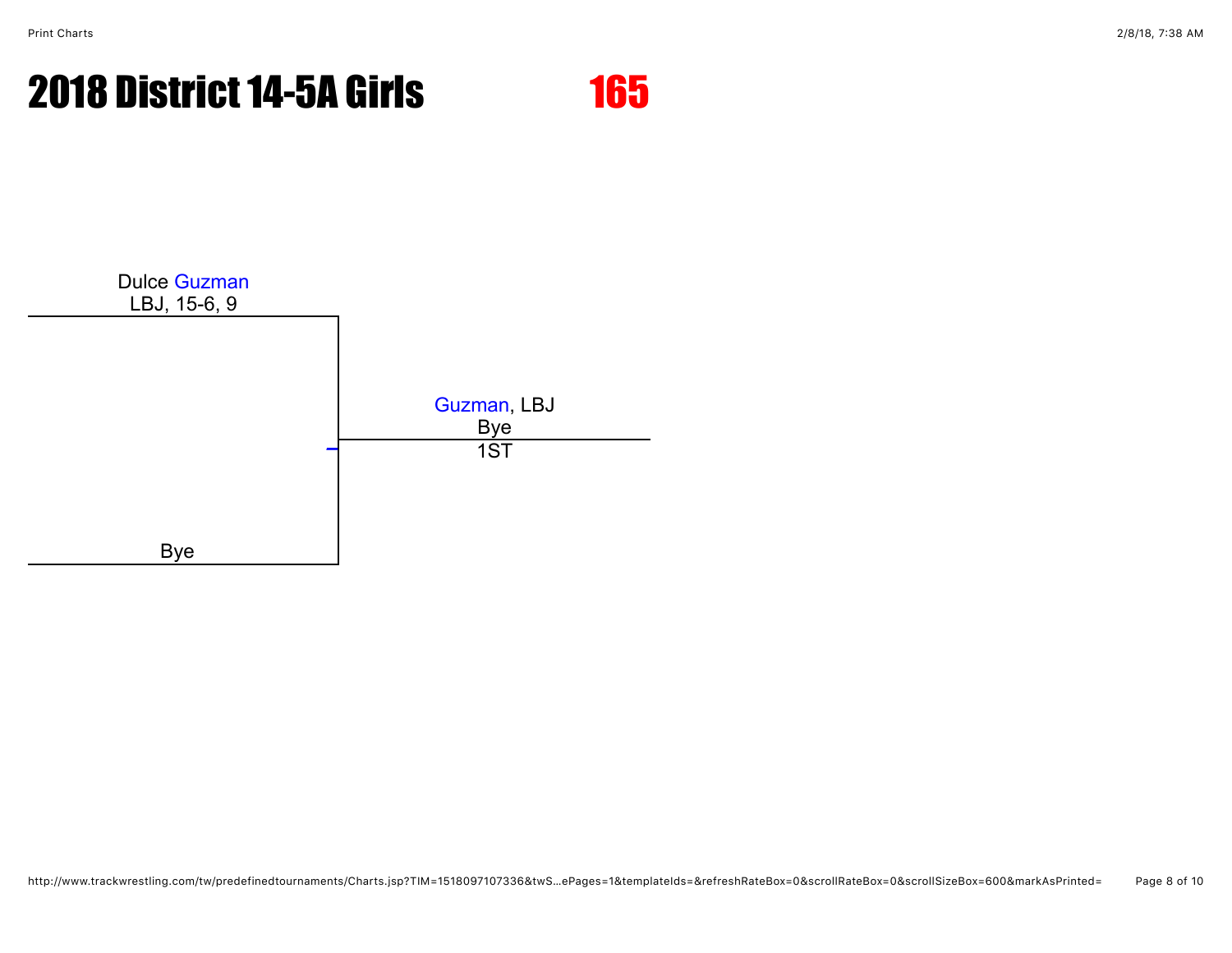